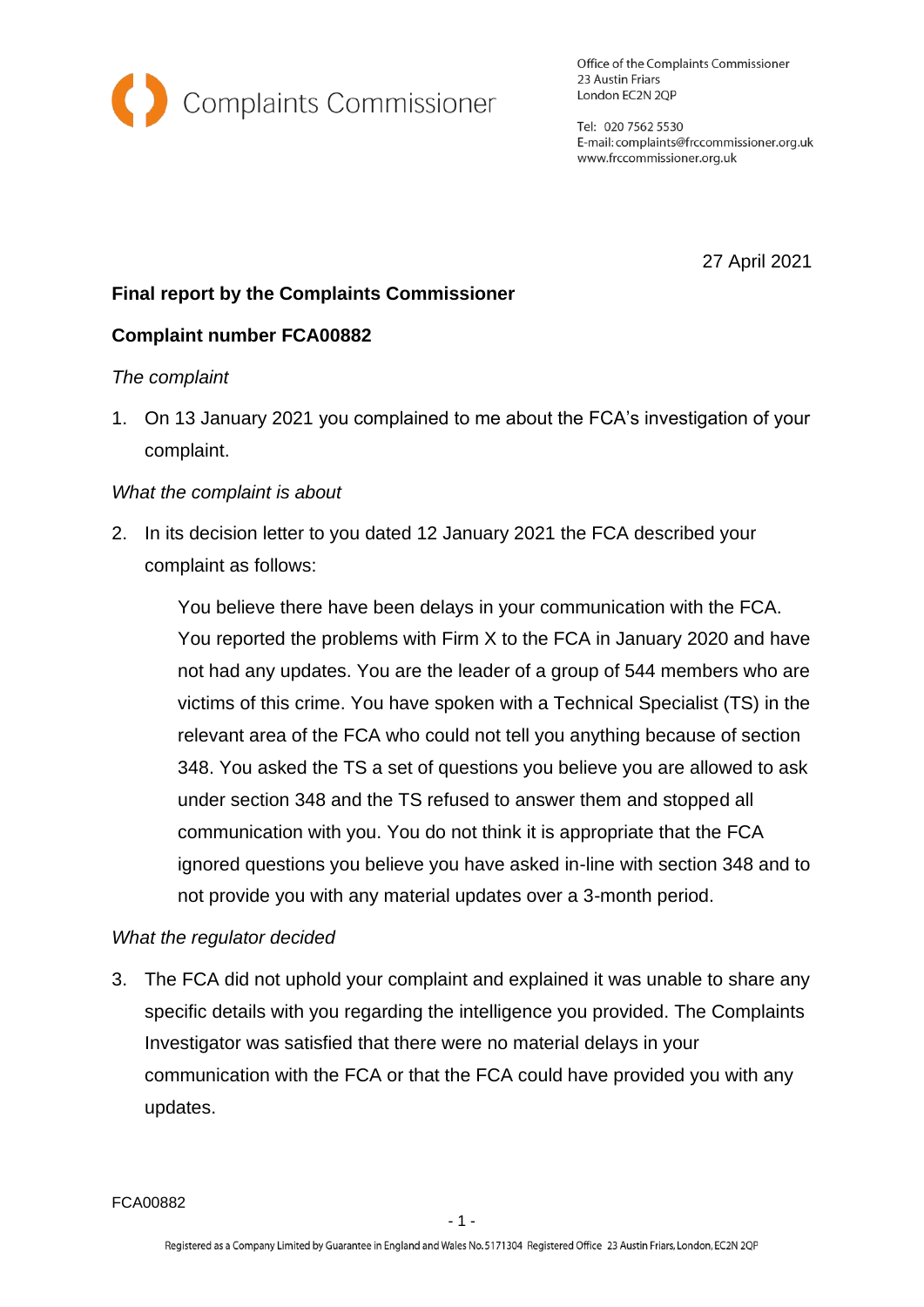- 4. The FCA apologised for a proposed email response which was not sent to you in March 2020, which may have provided you with the FCA's responsibilities under s.348 in a clearer way.
- 5. The FCA Complaints Investigator identified areas where they thought there was potential for improvement within their processes and would be following up with the relevant areas to consider the implementation of this.
- 6. The FCA recognised the delay caused to reach a decision on your complaint, it apologised and offer you an ex-gratia payment of £125 for this.

### *Why you are unhappy with the regulator's decision*

- 7. In your correspondence with me you make the following principal points:
	- a. You have provided concrete evidence that a firm the FCA regulates has committed serious fraud and the FCA are refusing to do anything at all;
	- b. You have personally lost £17,000 because of the fraud that took place;
	- c. You also state,

It is not right that an FCA regulated company is allowed to open up a branch in the Bahamas, run the whole operation out of their UK base, and defraud customers into thinking they are signing up with their FCA regulated branch, when in fact, they are signing up for this Bahamas branch. The Bahamas branch does not exist in reality, only on paper. They have no offices in the Bahamas, no presence, nothing at all. It's just a Ponzi scheme to steal money and it's being carried out by a firm that's regulated by the FCA.

### *My analysis*

- 8. I've considered your complaint points and the FCA case file, including confidential information provided to me. Firstly, I empathise with your position and am sorry to hear that you personally lost money due to the fraudulent activity that took place.
- 9. The main crux of your complaint is the FCA's refusal to do anything at all with the evidence you provided to it. I have been provided with the FCA case file including confidential information for the purposes of my investigation.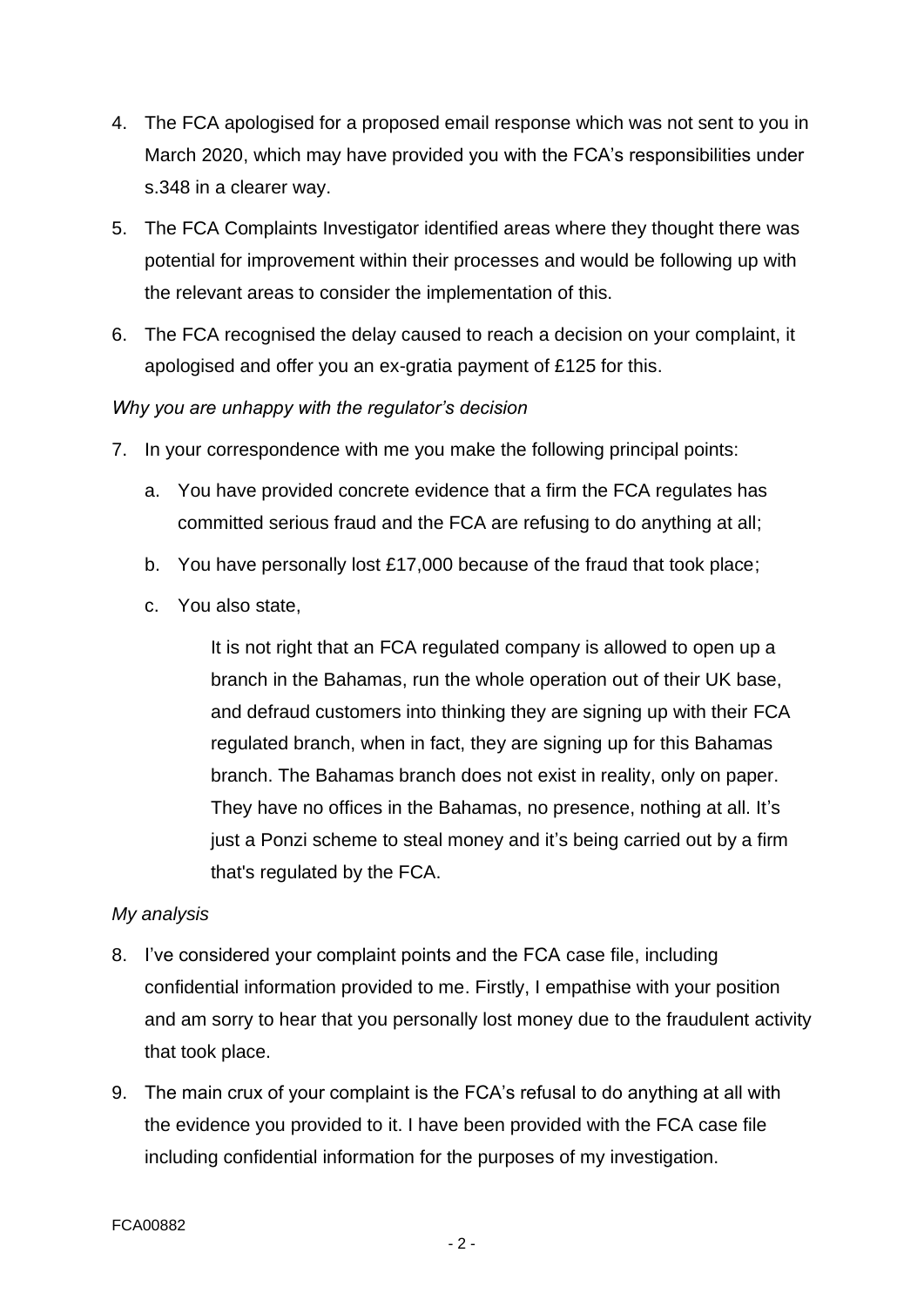- 10. I can see you contacted the FCA on 27 December 2019 making them aware of your situation and that you were not the only victim in this fraudulent activity that had taken place. Subsequently, the FCA responded to you in good timing on 30 December 2019 providing you with contact details for the UK-based firm and advised that the Bahamas based firm was not FCA regulated. They also provided you with contact details for the Bahamas regulator and information about 'Firm X' not being regulated. This was also followed up by the FCA's Unauthorised Business Department, which instantly issued an alert about Firm X being an unregulated entity. This alert is still live here on the FCA's warning list [https://www.fca.org.uk/news/warnings/gurvin-singh-dyal-gs3-trades-ltd-gs3](https://www.fca.org.uk/news/warnings/gurvin-singh-dyal-gs3-trades-ltd-gs3-marketing-limited) [marketing-limited](https://www.fca.org.uk/news/warnings/gurvin-singh-dyal-gs3-trades-ltd-gs3-marketing-limited)
- 11. What followed from here was a request from an FCA Technical Specialist to you to understand more about your experience. As such, a conference call took place with you on 10 January 2020.
- 12. The Technical Specialist also informed you later in their correspondence with you that they would not be able to provide you with updates. I can also see the Complaints Investigator reiterated this to you in their decision letter and stated that they too could not share any specific details. The information the Technical Specialist and the Complaints Investigator gave you was correct.
- 13. The sharing of confidential information given to the FCA about firms is restricted by law under FSMA. Like the FCA, I am required to respect confidentiality. This means that sometimes I cannot report fully on the confidential material to which I have access. However, as part of the Complaints Scheme, I have access to all the FCA's complaints papers, including confidential material. This is so that I, as an independent person, can see whether I am satisfied that the FCA has behaved reasonably. Sometimes this means that all I can say to complainants is that, having studied the confidential material, I am satisfied that the FCA has (or has not) behaved reasonably – but I am unable to give further details. This can be frustrating for complainants, but it is better that I am able to see the confidential material.
- 14. Given my review of the FCA file that has been provided to me, I am able to conclude that I am satisfied that the FCA has acted appropriately. I am sorry to

- 3 -